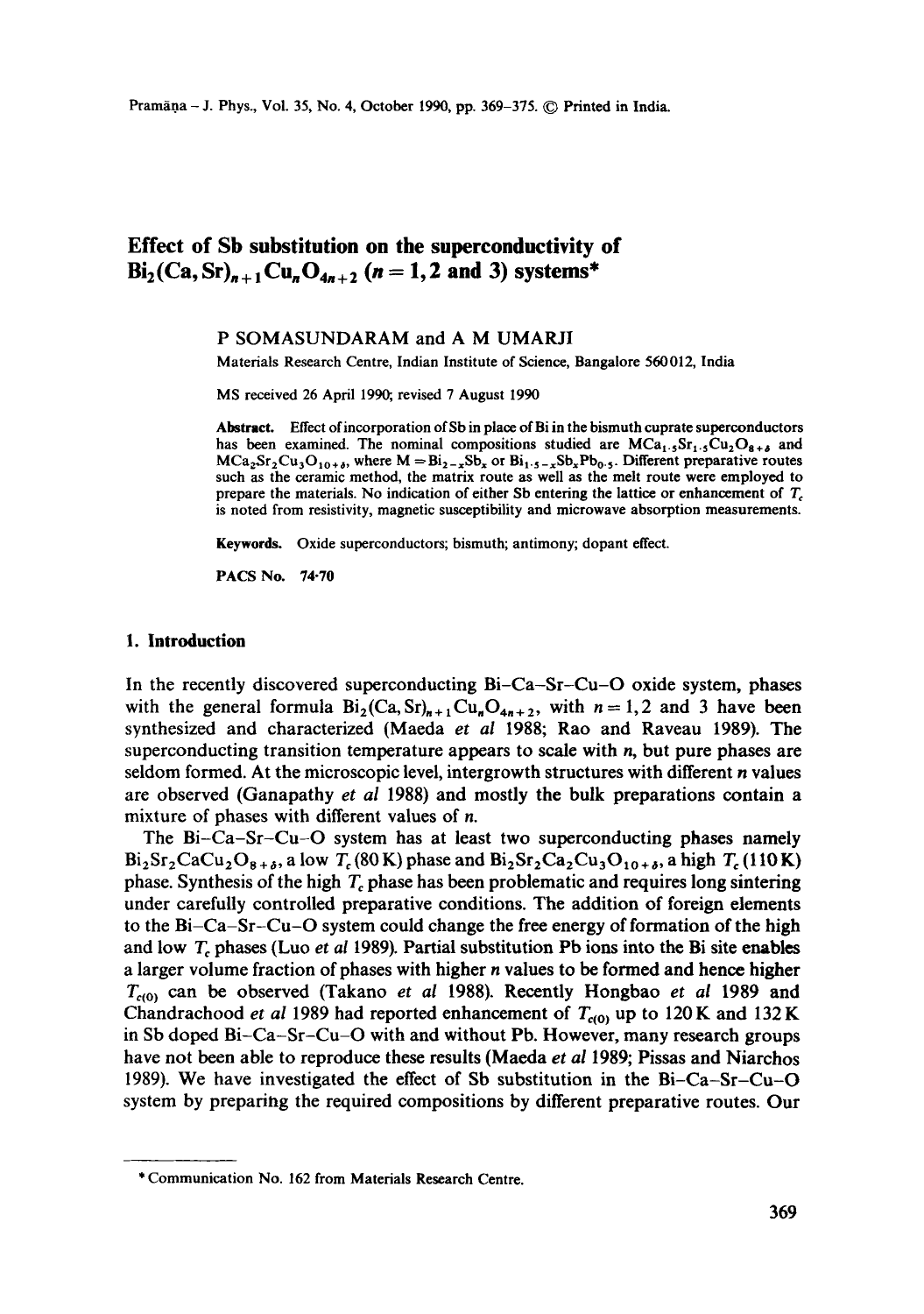studies show no enhancement of  $T_c$  by such substitution as seen from dc conductivity, magnetic susceptibility and non-resonant microwave absorption measurements.

### **2. Experimental**

Various nominal compositions mentioned in table 1 were prepared by the ceramic method, the matrix method and the glass-recrystallization method. High purity oxides and carbonates were sintered at reaction temperatures mentioned in table 1 in the ceramic method. In the matrix method higher homogenization temperature (1000°C) of starting materials, except  $Bi_2O_3$ ,  $Sb_2O_5$  and PbO was used and followed by final

|                                            | Nominal cation ratios |           |                |         |       |                |                                                       |  |
|--------------------------------------------|-----------------------|-----------|----------------|---------|-------|----------------|-------------------------------------------------------|--|
| SI.<br>No.                                 |                       | Bi<br>Sb  | Pb             | Ca      | Sr    | Cu             | <b>Electrical properties</b>                          |  |
| $n = 1^{(a)}$                              |                       |           |                |         |       |                |                                                       |  |
| 1)                                         | 1.95                  | 0-05      | $0-0$          | $1-0$   | $1-0$ | 10             | $T_{c (on)}$ 70 K, $T_{c (0)} \sim 20$ K              |  |
| 2)                                         | 1.90                  | $0 - 10$  | 00             | $1-0$   | $1-0$ | 10             | semiconductor, $R_{RT} = 0.36$ ohm.                   |  |
| 3)                                         | $1-85$                | 0.15      | $0-0$          | $1-0$   | $1-0$ | $1-0$          | insulator                                             |  |
| 4)                                         | $1-45$                | $0 - 0.5$ | 0 <sub>5</sub> | $1-0$   | $1-0$ | 1 <sub>0</sub> | m                                                     |  |
| 5)                                         | $1-40$                | 0.10      | 0.5            | $1-0$   | $1-0$ | 10             | m                                                     |  |
|                                            | $n = 2^{(b)}$         |           |                |         |       |                |                                                       |  |
| 6)                                         | 1.95                  | 0-05      | 00             | 1.5     | 1.5   | 20             | $T_{c(00)} = 90 \text{ K}, T_{c(0)} = 52 \text{ K}$   |  |
| 7)                                         | $1-90$                | 0.10      | 00             | 1.5     | 1.5   | $2 - 0$        | $T_{c(0n)} = 80 \text{ K}, T_{c(0)} = 43.5 \text{ K}$ |  |
| 8)                                         | 1.85                  | 0.15      | $0-0$          | 1.5     | 1.5   | $2-0$          | $T_{c(0n)} = 80 \text{ K}, T_{c(0)} = 19 \text{ K}$   |  |
| 9)                                         | 1.45                  | 0-05      | 0.5            | $1-5$   | 1.5   | $2-0$          | $T_{c(00)} = 80 \text{ K}, T_{c(0)} = 25 \text{ K}$   |  |
| 10)                                        | $1-40$                | 0.10      | 0.5            | 1.5     | 1.5   | $2-0$          | $T_{c(00)} = 80 \text{ K}, T_{c(0)} = 67 \text{ K}$   |  |
| $n = 3^{(c)}$                              |                       |           |                |         |       |                |                                                       |  |
| 11)                                        | 1.95                  | 0.05      | 00             | 20      | 20    | 3-0            | $T_{c(0n)} = 80 \text{ K}, T_{c(0)} = 20 \text{ K}$   |  |
| 12)                                        | 1.90                  | 0.10      | $0-0$          | $2-0$   | $2-0$ | 3.0            | $T_{c(0n)} = 78$ K, $T_{c(0)} = 61$ K                 |  |
| 13)                                        | $1-85$                | 0-15      | 00             | $2 - 0$ | $2-0$ | $3-0$          | $T_{c(0n)} = 80 \text{ K}, T_{c(0)} = 63 \text{ K}$   |  |
| 14)                                        | 1.45                  | 0.05      | 0.5            | $2 - 0$ | $2-0$ | 30             | sharp drop at 110 K $T_{c(0)} = 60$ K                 |  |
| 15)                                        | $1-40$                | 0.10      | 0.5            | $2-0$   | $2-0$ | $3-0$          | $T_{c(0n)} = 74$ K, $T_{c(0)} = 55$ K                 |  |
|                                            | $n = 3^{(d)}$         |           |                |         |       |                |                                                       |  |
| 16)                                        | $1 - 85$              | $0 - 15$  | $0-0$          | $2 - 0$ | 20    | 30             | not superconducting                                   |  |
| 17)                                        | $1-90$                | 0.10      | 00             | $2-0$   | $2-0$ | 30             | $T_{c(0)} = 78 \text{ K}$                             |  |
| 18)                                        | 1.45                  | 0-05      | 0.5            | $2-0$   | 20    | 30             | not superconducting                                   |  |
| Glassy route (melt at 1400 K and quenched) |                       |           |                |         |       |                |                                                       |  |
| 19)                                        | $1-90$                | $0 - 10$  | 00             | $1-0$   | $2-0$ | 20             | very high resistance                                  |  |
| 20)                                        | 1.90                  | 0.10      | $0-0$          | $1-0$   | 20    | 20             | $T_{c(00)} = 90 \text{ K}, T_{c(0)} = 60 \text{ K}$   |  |
| (recrystallized at 850C 120h)              |                       |           |                |         |       |                |                                                       |  |

Table 1. Preparative conditions and superconducting properties of various nominal compositions studied.

(a) Heat treatment: 600C 12h, 700C 12h, 820C 73h; (b) Heat treatment: 600C 12h, 700C 12h, 840C 120h; (c) Heat treatment: 600C 12h, 700C 12h, 820 72h, 840 144h; (d) Matrix method, Heat treatment: 1000 C for precursor compositions, followed by 500 C 12h, 750C 12h, 800C 36h, 845C 120h (see text) (onset of diamagnetism from dc susceptibility of these samples are found to be 80 K, 110 K and 115 K respectively.)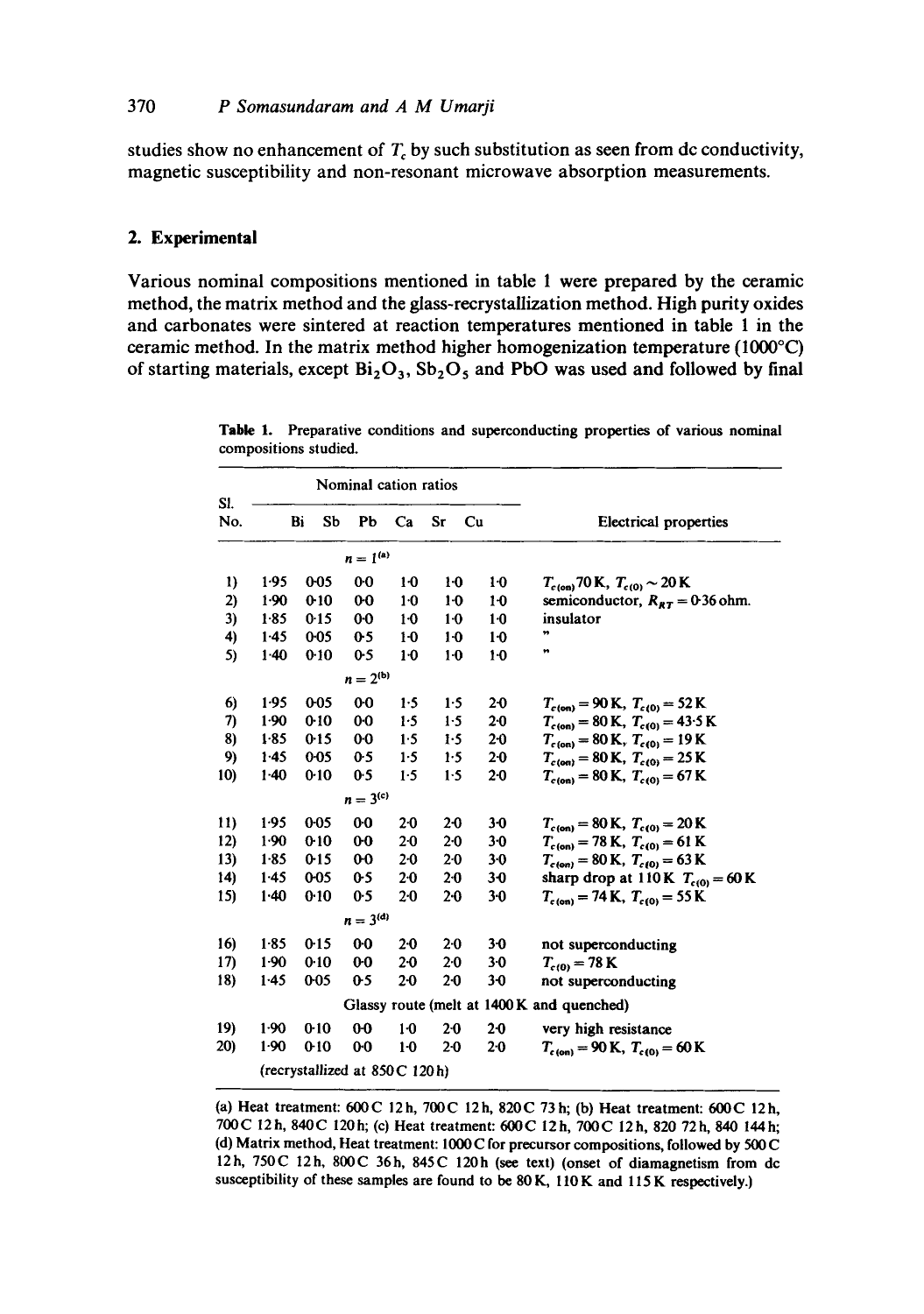heating with the addition of the above oxides. Bismuth cuprate glass was prepared by quenching the melt from 1100°C between precooled brass plates. This was followed by crystallization to get  $n = 2$  phase the procedure for which has been described previously (Varma *et al* 1989). Characterization was done by X-ray diffraction and resistivity of all the samples. DC magnetic susceptibility and microwave absorption were done on selected samples to see the onset of superconductivity at higher temperatures. The nonresonant microwave absorption studies were done using a varian EPR spectrometer operating at 9-1GHz. This is shown to be a sensitive technique for detection of superconductivity (Bhat *et al* 1987).

### **3. Results and discussion**

X-ray diffraction patterns of the various Sb-substituted  $Bi_2CaSr_2Cu_2O_{8+6}$  and  $Bi_2Ca_2Sr_2Cu_3O_{10+\delta}$  compounds indicate that the number and intensity of impurity lines increase with the increase in Sb content. The samples prepared by the glassy route and recrystallized are comparatively well formed. X-ray patterns of amorphous and recrystallized phases are presented in figure 1 for the nominal composition  $Bi_{1.9}Sb_{0.1}CaSr_2Cu_2O_{8+\delta}$ . Lattice parameter calculations by least square fitting of the prominent lines indicate no observable systematic shifts (for example;  $a = 5.41 \text{ Å}$ ,  $b = 5.44\text{ Å}$  and  $c = 30.77\text{ Å}$  for  $n = 2$  phases). This implies that Sb is not actually entering the lattice nor does it help in increasing the formation of a purer phase as observed in Pb.

The temperature variation of the normalized resistance of  $n = 2$  and 3 compositions is given in figures 2 and 3 respectively. The  $n = 1$  samples were metallic but not superconducting down to 15 K.  $T_c$  (zero) of  $n = 2$  and 3 compositions are low although the onset temperatures are quite high for many of them. R-T measurements are not the best way deciding whether phases with higher  $T_c$  are present or not, we can at best get an indication from these measurements. Magnetic susceptibility measurements were therefore carried out on selected samples and the results are presented as insets in figures 2 and 3. Here also there is no indication of the presence of higher  $T_c$  phase on Sb substitution. A few of the compositions with and without lead (SI. nos 7, 9, 12 and 14 in table 1) were heated to  $1110K$  for 350h to see the effect of long term annealing on the superconducting properties. In sample nos 7, 9 and 12 the remeasured  $T_{c(0)}$  were 58 K, 66 K and 71 K respectively. However all samples except no. 12 showed clear onset and substantial drop in the 100-110K temperature range irrespective of starting compositions being  $n = 2$  or 3. This result shows the formation of  $n = 3$  phase on long term annealing for both the starting compositions. The Sb addition does not seem to affect the  $T<sub>c</sub>$  on longterm annealing either. Nonresonant microwave absorption studies of some of the samples which showed higher onset temperatures in the resistivity measurements (see figure 3) were carried out. Thus the composition  $Bi_{1.45}Pb_{0.5}Sb_{0.05}Ca_2Sr_2Cu_3O_{10.6}$  shows an onset of 117 K (see curve no 2 in figure 5).

Our best sample was the one obtained by glass recrystallization method having the composition  $Bi_1, gSb_0, gCaSr_2Cu_2O_{8+\delta}$ . The R-T and  $\chi$ -T results presented in figure 4 fail to show any indication of higher  $T_c$ . Non-resonant microwave absorption measurement also did not show any indication of higher  $T_c$  phase being present. The zero field microwave absorption intensity as function of temperature is shown in figure 5 for selected samples.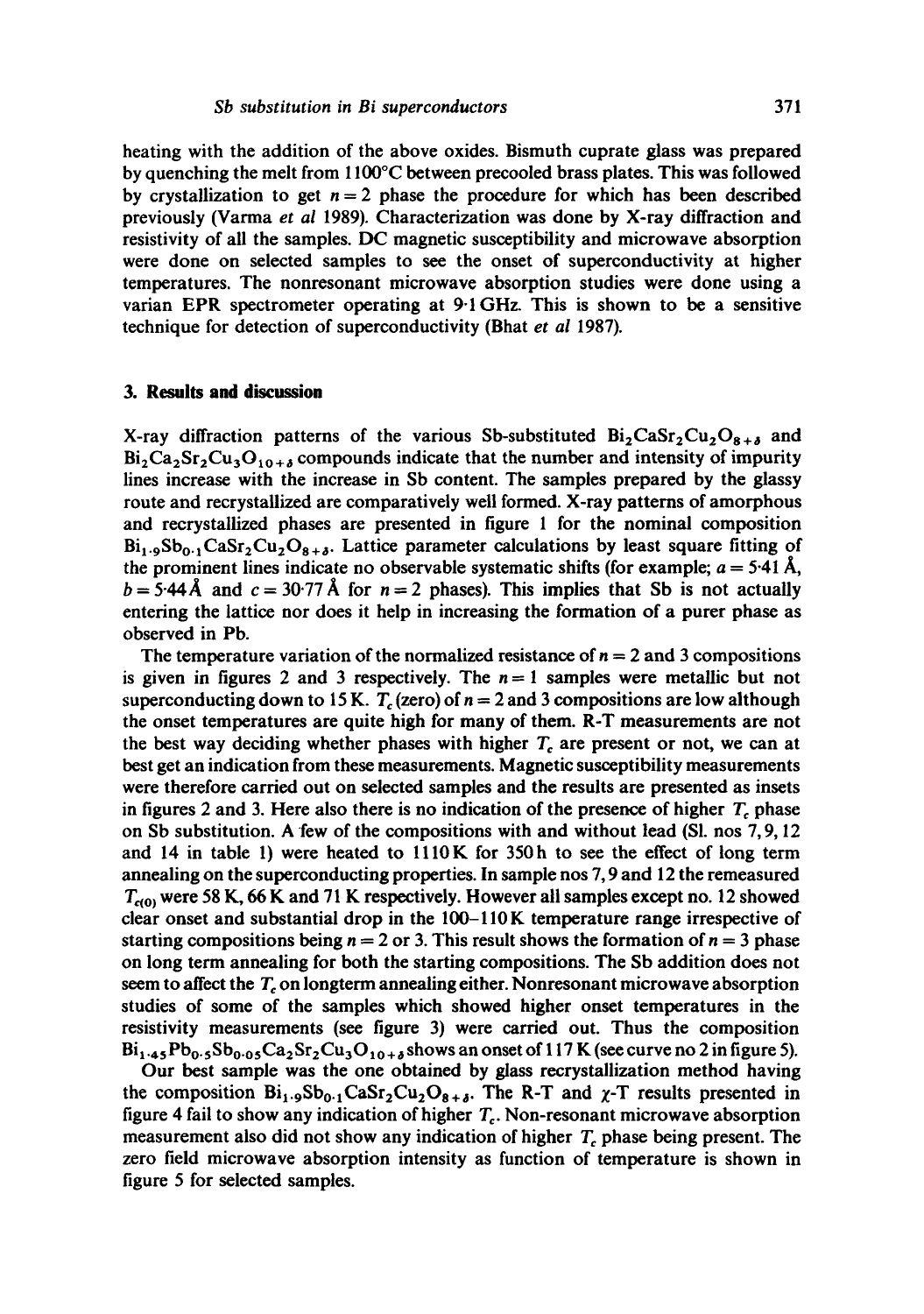

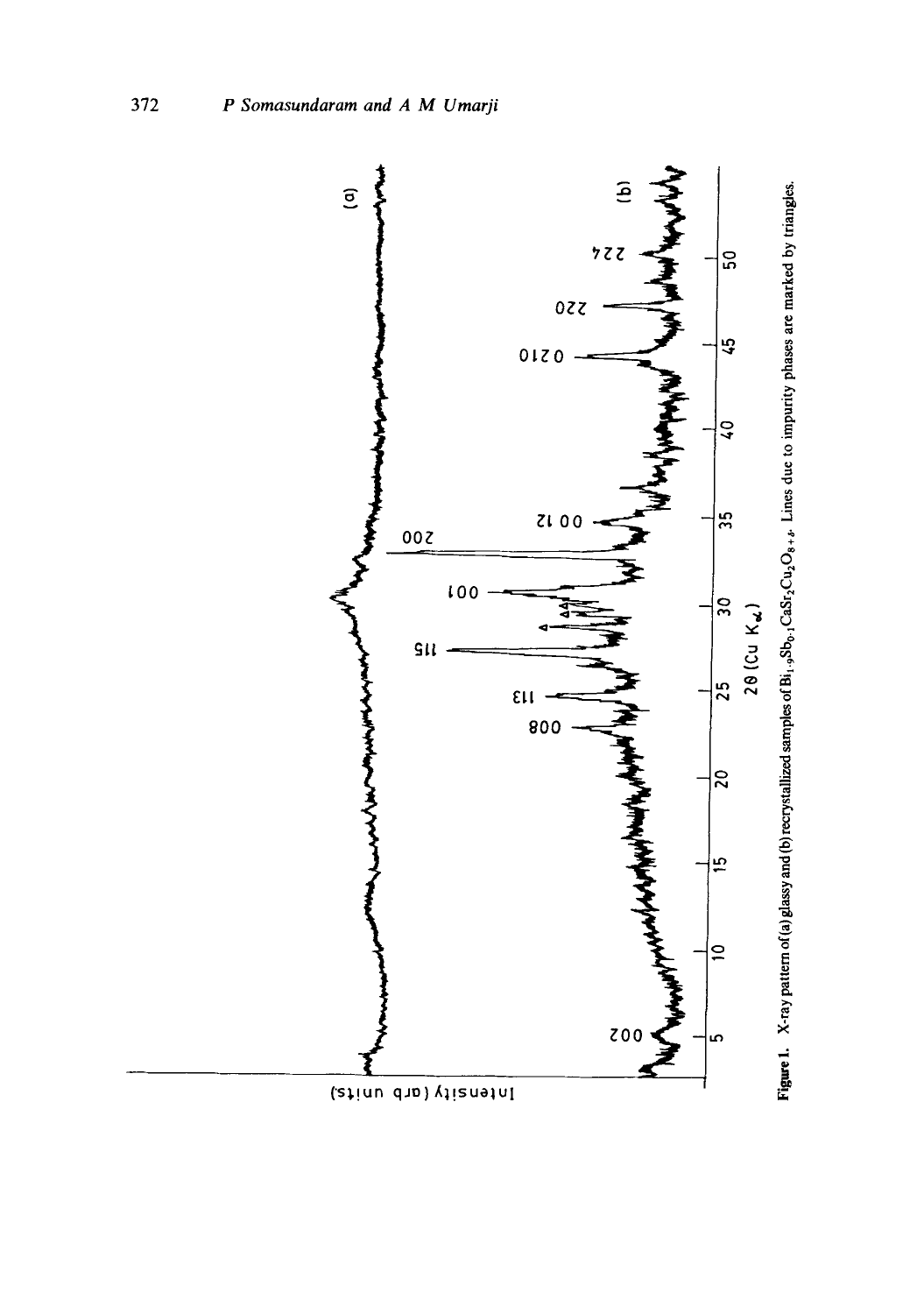

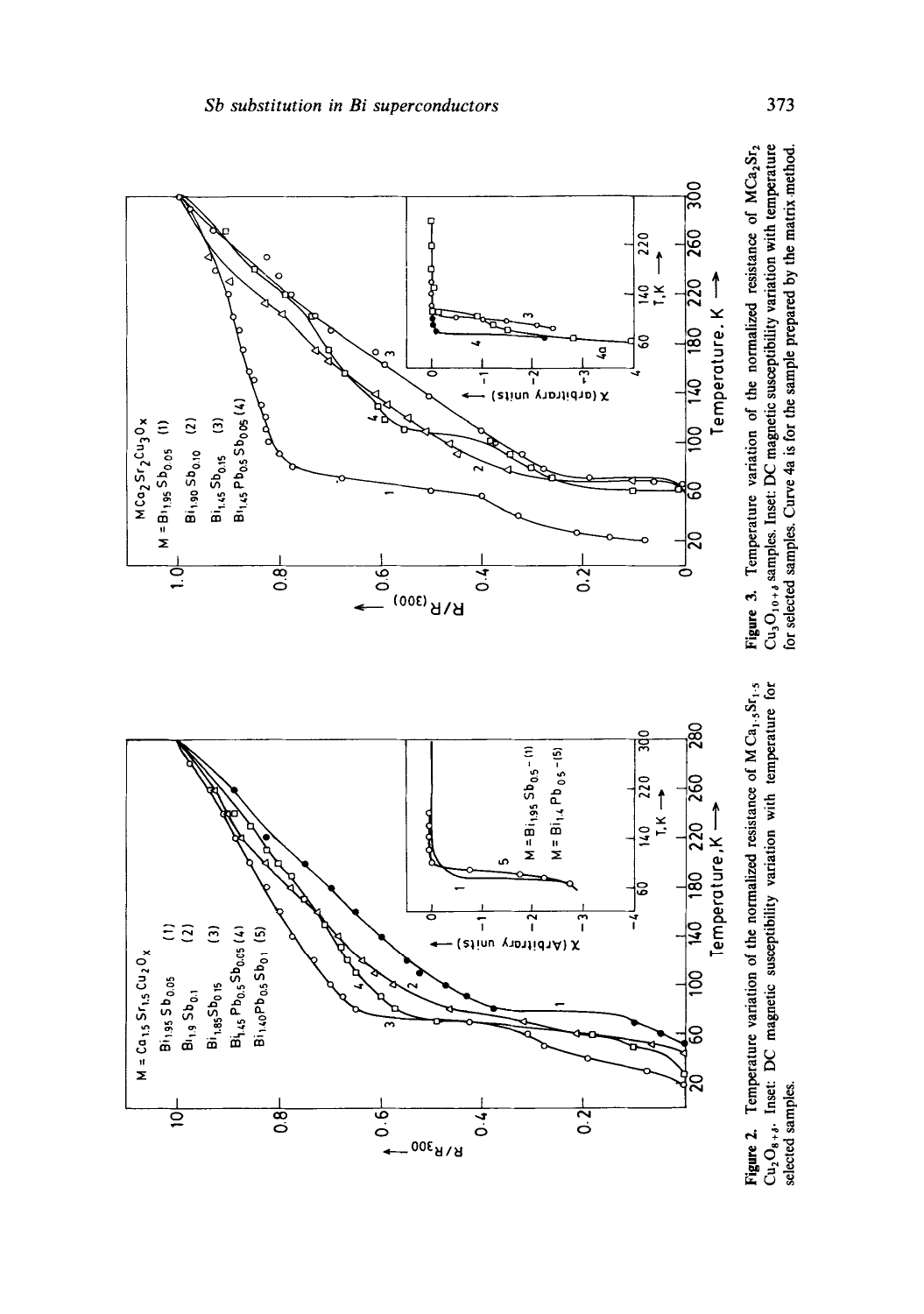

Figure 4. Temperature variation of the normalized resistance of  $Bi_1,{}_{9}Sb_0,{}_{1}CaSf_2$ <br>Cu<sub>2</sub>O<sub>8</sub>, , glass recrystallized sample. Inset: DC magnetic susceptibility variation<br>with temperature.